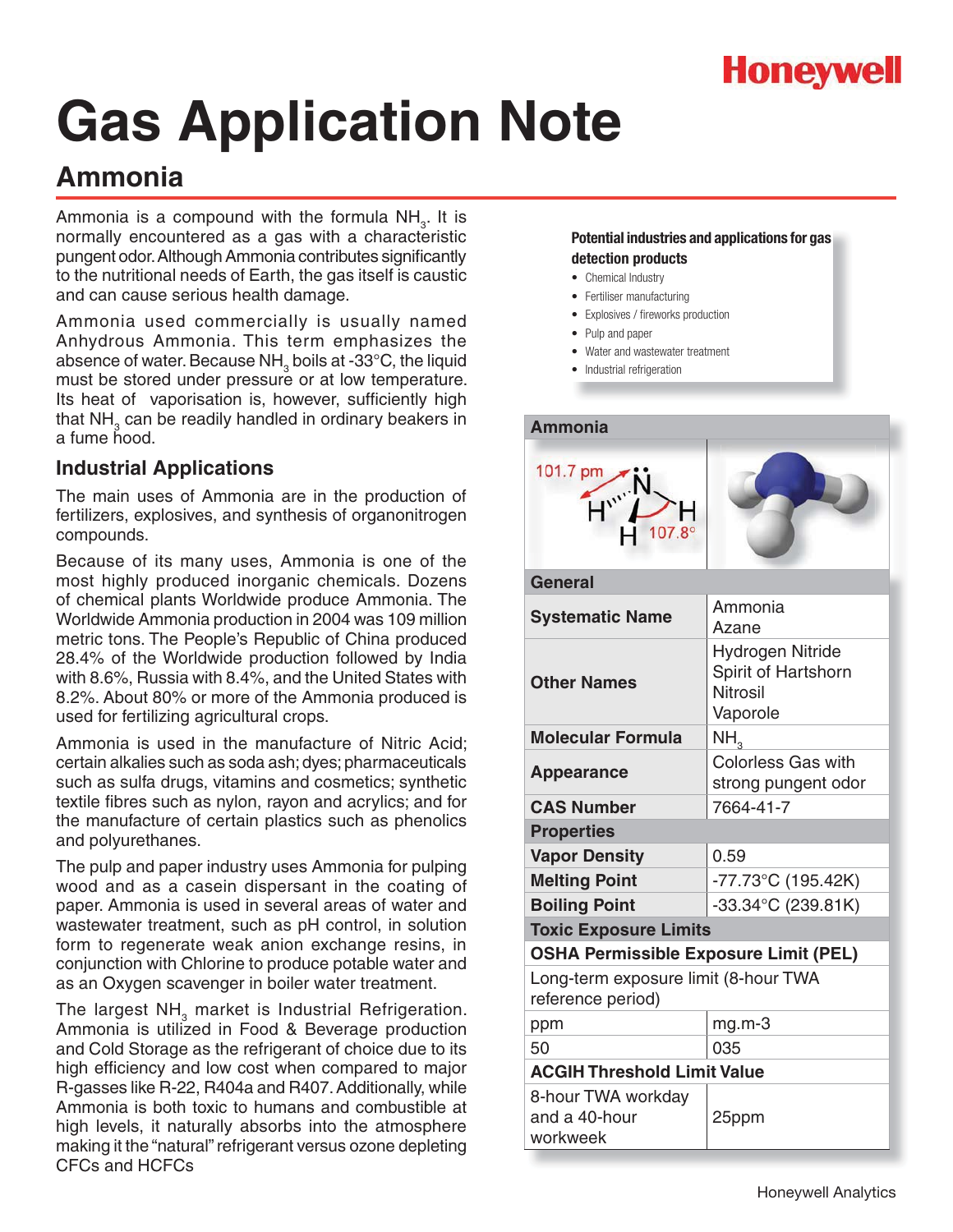

## **Chlorine**

Chlorine is the chemical element with atomic number 17 and symbol Cl. In its common elemental form  $\text{(Cl}_{_2}$ or "Dichlorine") under standard conditions, it is a pale green gas about 2.5 times as dense as air. It has a disagreeable, suffocating odor that is detectable in concentrations as low as 3.5ppm and is poisonous. Chlorine is a powerful oxidant and is used in bleaching and disinfectants. As a common disinfectant, it is used in swimming pools to keep them clean. In the upper atmosphere, Chlorine atoms have been implicated in destruction of the Ozone layer.

### **Industrial Applications**

Chlorine's principal applications are in the production of a wide range of industrial and consumer products. For example, it is used in making plastics, solvents for dry cleaning and metal degreasing, textiles, agrochemicals and pharmaceuticals, insecticides, dyestuffs, etc.

Chlorine is an important chemical for water purification, in disinfectants, and in bleach. It is used (in the form of hypochlorous acid) to kill bacteria and other microbes in drinking water supplies and public swimming pools. However, in most private swimming pools Chlorine itself is not used, but rather Sodium Hypochlorite (household bleach), formed from Chlorine and Sodium Hydroxide, or solid tablets of Chlorinated Isocyanurates. Even small water supplies are now routinely chlorinated.

Chlorine is used extensively in organic and inorganic chemistry as an oxidizing agent and in substitution reactions because Chlorine often imparts many desired properties to an organic compound, due to its electronegativity.

Chlorine compounds are used as intermediates in the production of a number of important commercial products that do not contain Chlorine. Examples are: Polycarbonates, Polyurethanes, Silicones, Polytetrafluoroethylene, Carboxymethyl Cellulose and Propylene Oxide.

Chlorine is used in the manufacture of numerous organic Chlorine compounds, the most significant of which in terms of production volume are 1,2-Dichloroethane and Vinyl Chloride, intermediates in the production of PVC. Other particularly important organochlorines are Methyl Chloride, Methylene Chloride, Chloroform, Vinylidene Chloride, Trichloroethylene, Perchloroethylene, Allyl Chloride, Epichlorohydrin, Chlorobenzene,

Dichlorobenzenes and Trichlorobenzenes. Chlorine is also used in the production of Chlorates and in Bromine extraction.

- Water and wastewater treatment
- Swimming pools
- Chemical plants
- Industrial manufacturing plants
- Pharmaceutical manufacturing

| <b>Chlorine</b>                                           |                                           |  |
|-----------------------------------------------------------|-------------------------------------------|--|
|                                                           | sulfur << chlorine <> argon               |  |
| F<br>t.<br>cı ¦<br>L<br>Нr                                | 17 <b>CI</b><br>Periodic table            |  |
| General                                                   |                                           |  |
| <b>Systematic Name</b>                                    | Chlorine                                  |  |
| <b>Molecular Formula</b>                                  | Cl <sub>2</sub>                           |  |
| <b>Appearance</b>                                         | <b>Yellowish Green Gas</b>                |  |
| <b>CAS Number</b>                                         | 7782-50-5                                 |  |
| <b>Properties</b>                                         |                                           |  |
| <b>Vapor Density</b>                                      | 2.5                                       |  |
| <b>Melting Point</b>                                      | $-101.5$ °C<br>$(171.6K, 150.7^{\circ}F)$ |  |
| <b>Boiling Point</b>                                      | $-34.04$ °C<br>(239.11K, 29.27°F)         |  |
| <b>Toxic Exposure Limits</b>                              |                                           |  |
| <b>OSHA Permissible Exposure Limit (PEL)</b>              |                                           |  |
| Long-term exposure limit (8-hour TWA<br>reference period) |                                           |  |
| ppm                                                       | $mg.m-3$                                  |  |
| 1 (ceiling)                                               | 2.9 (ceiling)                             |  |
| <b>ACGIH Threshold Limit Value</b>                        |                                           |  |
| 8-hour TWA workday<br>and a 40-hour<br>workweek           | $0.5$ ppm                                 |  |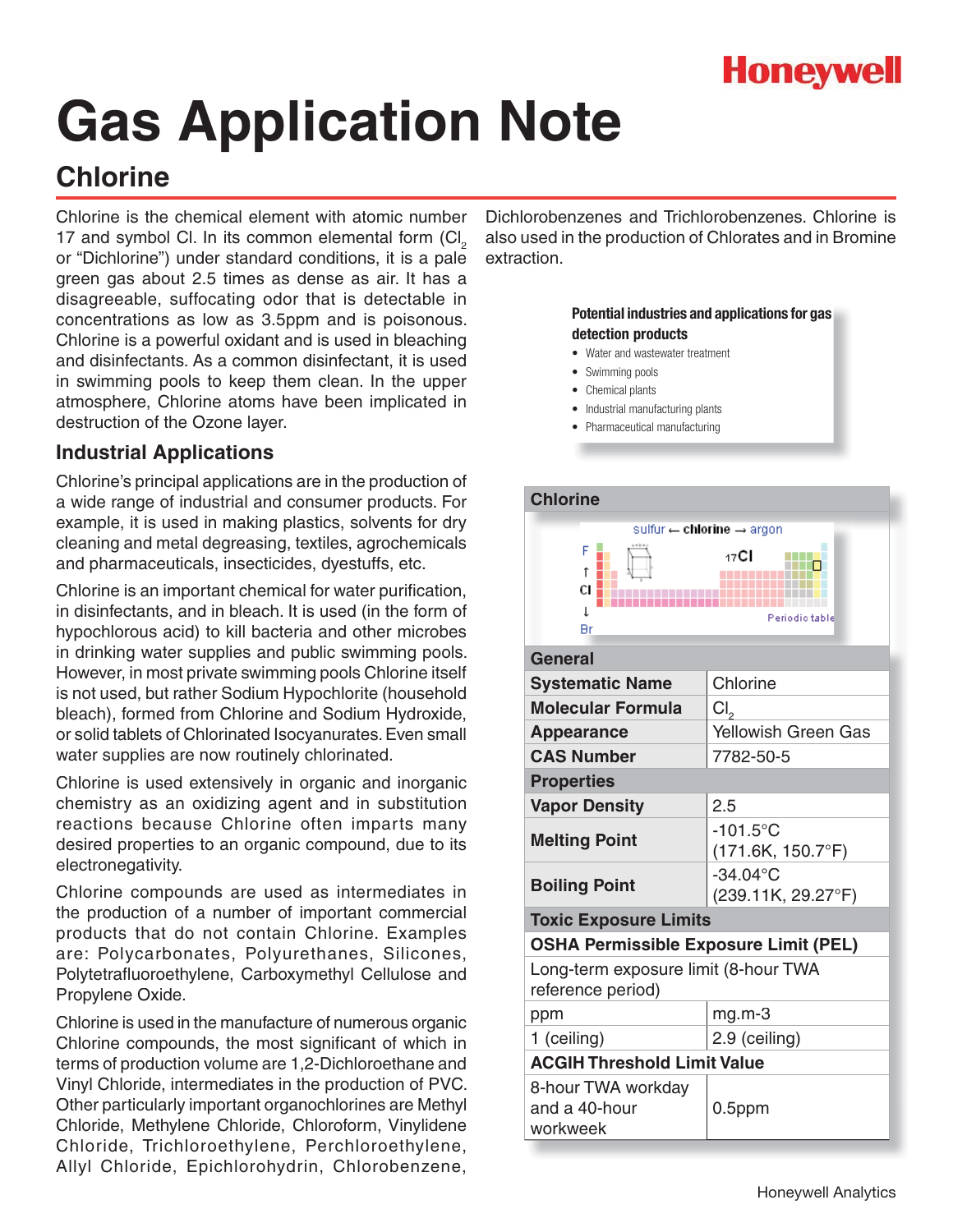

## **Chlorine Dioxide**

Chlorine Dioxide is a chemical compound with the formula CIO $_{_2}$ . This red-yellow gas crystallizes as orange crystals at −59°C. As one of several oxides of Chlorine, it is a potent and useful oxidizing agent used in water treatment and in bleaching.

In many countries Chlorine Dioxide gas may not be transported at any concentration and is almost always produced at the application site using a Chlorine Dioxide generator. In some countries, Chlorine Dioxide solution below 3 grams per liter in concentration may be transported by land, but is relatively unstable and deteriorates quickly.

### **Industrial Applications**

Chlorine Dioxide is used primarily (>95%) for bleaching of wood pulp, but is also used for the bleaching of flour and for the disinfection of water. The Niagara Falls, New York water treatment plant first used Chlorine Dioxide for drinking water treatment in 1944 for Phenol destruction.

Chlorine Dioxide was introduced as a drinking water disinfectant on a large scale in 1956, when Brussels, Belgium, changed from Chlorine to Chlorine Dioxide. Its most common use in water treatment is as a preoxidant prior to chlorination of drinking water to reduce trihalomethanes which are a carcinogenic disinfection by-product associated with chlorination of naturally occurring organics in the raw water. Chlorine Dioxide is also used in conjunction with Ozone disinfection of water to reduce the formation of bromates which are regulated carcinogens. Chlorine Dioxide is also superior to Chlorine when operating above neutral pH, when Ammonia is present and for the control of biofilms.

Chlorine Dioxide is used in many industrial water treatment applications as a biocide including cooling towers, process water and food processing. Chlorine Dioxide is less corrosive than Chlorine and superior for the control of Legionella bacteria.

It can also be used for air disinfection, and was the principal agent used in the decontamination of buildings in the United States after the 2001 anthrax attacks. Recently, after the disaster of Hurricane Katrina in New Orleans, Louisiana and the surrounding Gulf Coast, Chlorine Dioxide has been used to eradicate dangerous mold from houses inundated by water from massive flooding.

Chlorine Dioxide is used as an oxidant for Phenol destruction in waste water streams, control of zebra mussels in water intakes and for odor control in the air scrubbers of animal by-product (rendering) plants.

- Municipal water treatment plants
- Industrial water treatment plants
- Pulp and paper manufacture
- Flour bleaching
- Building decontamination / disinfection

| <b>Chlorine Dioxide</b>                                   |                                                                         |  |
|-----------------------------------------------------------|-------------------------------------------------------------------------|--|
| 147.3 pm                                                  |                                                                         |  |
| General                                                   |                                                                         |  |
| <b>Systematic Name</b>                                    | <b>Chlorine Dioxide</b>                                                 |  |
| <b>Other Names</b>                                        | <b>Chlorine Oxide</b><br><b>Chlorine Peroxide</b><br>Chlorine(IV) Oxide |  |
| <b>Molecular Formula</b>                                  | CIO <sub>2</sub>                                                        |  |
| <b>Appearance</b>                                         | <b>Red-Yellow Gas with</b><br>strong pungent odor                       |  |
| <b>CAS Number</b>                                         | 10049-04-4                                                              |  |
| <b>Properties</b>                                         |                                                                         |  |
| <b>Vapor Density</b>                                      | 2.3                                                                     |  |
| <b>Melting Point</b>                                      | $-59^{\circ}$ C                                                         |  |
| <b>Boiling Point</b>                                      | $10^{\circ}$ C                                                          |  |
| <b>Toxic Exposure Limits</b>                              |                                                                         |  |
| <b>OSHA Permissible Exposure Limit (PEL)</b>              |                                                                         |  |
| Long-term exposure limit (8-hour TWA<br>reference period) |                                                                         |  |
| ppm                                                       | $mg.m-3$                                                                |  |
| 0.1                                                       | 0.3                                                                     |  |
| <b>ACGIH Threshold Limit Value</b>                        |                                                                         |  |
| 8-hour TWA workday<br>and a 40-hour<br>workweek           | $0.1$ ppm                                                               |  |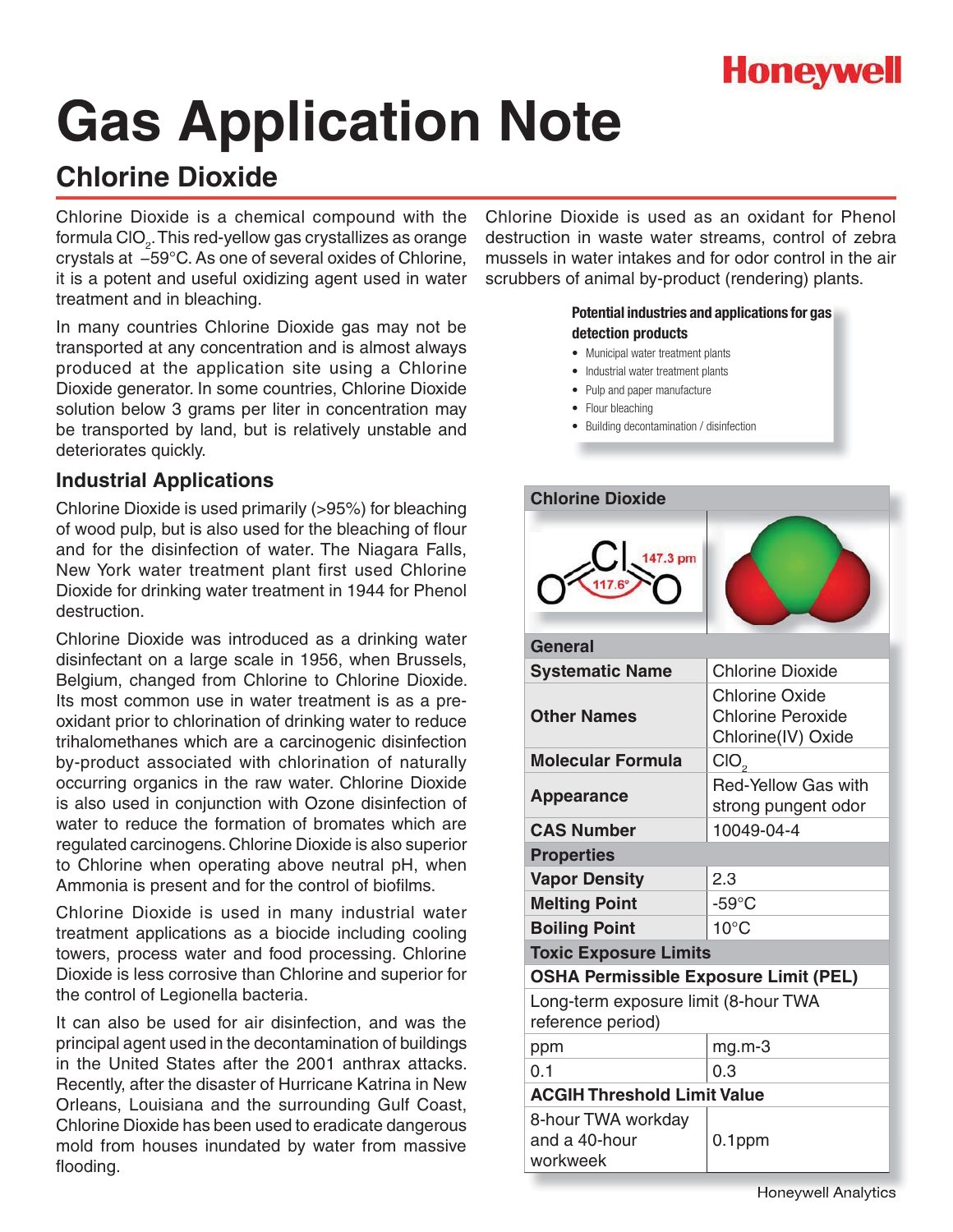

## **Hydrogen Chloride**

The compound Hydrogen Chloride has the formula HCl. At room temperature, it is a colorless gas, which forms white fumes of Hydrochloric Acid upon contact with atmospheric humidity. Hydrogen Chloride gas, as well as Hydrochloric Acid, are important in technology and industry. The formula HCl is often used to refer, somewhat misleadingly, to Hydrochloric Acid, an aqueous solution derived from Hydrogen Chloride.

Hydrogen Chloride forms corrosive Hydrochloric Acid on contact with water found in body tissue. Inhalation of the fumes can cause coughing, choking, inflammation of the nose, throat, and upper respiratory tract, and in severe cases, pulmonary edema, circulatory system failure, and death. Skin contact can cause redness, pain, and severe skin burns. Hydrogen Chloride may cause severe burns to the eye and permanent eye damage.

## **Industrial Applications**

Historical uses of Hydrogen Chloride in the 20th century include hydrochlorinations of alkynes in producing the chlorinated monomers Chloroprene and Vinyl Chloride, which are subsequently polymerized to make Polychloroprene (Neoprene) and Polyvinyl Chloride (PVC), respectively. In the production of Vinyl Chloride, Acetylene (C2H2) is Hydrochlorinated by adding the HCl across the triple bond of the C2H2 molecule, turning the triple into a double bond, yielding Vinyl Chloride.

- Most Hydrogen Chloride is used in the production of Hydrochloric Acid.
- Hydrochlorination of rubber
- Production of Vinyl and Alkyl Chlorides
- Chemical intermediate in other chemical production
- Use as babbitting flux
- Treatment of cotton (delinting and separation from wool)
- Used in semiconductor industry (in pure grade)
	- » Etching semiconductor crystals
	- » Converting Silicon to SiHCl3 for purification of Silicon

Hydrogen Chloride usually comes in compressed gas cylinders that are either red and brown or grey with a yellow band.

- Hydrogen Chloride production
- Chemical manufacturing
- Rubber treatment
- Metal treatment plants
- Cotton treatment
- Semiconductor manufacturing

| <b>Hydrogen Chloride</b>                                  |                                                                                                |  |
|-----------------------------------------------------------|------------------------------------------------------------------------------------------------|--|
| 127.4 pm                                                  | CI                                                                                             |  |
| <b>General</b>                                            |                                                                                                |  |
| <b>Systematic Name</b>                                    | Hydrogen Chloride<br>Chlorane                                                                  |  |
| <b>Other Names</b>                                        | <b>Chlorohydric Acid</b><br>Hydrochloride<br><b>Hydrochloric Acid</b><br>Hydrochloric Acid gas |  |
| <b>Molecular Formula</b>                                  | <b>HCL</b>                                                                                     |  |
| <b>Appearance</b>                                         | <b>Colorless Gas</b><br>hygroscopic                                                            |  |
| <b>CAS Number</b>                                         | 7647-01-0                                                                                      |  |
| <b>Properties</b>                                         |                                                                                                |  |
| <b>Vapor Density</b>                                      | 1.3                                                                                            |  |
| <b>Melting Point</b>                                      | $-114.2$ °C (158.8K)                                                                           |  |
| <b>Boiling Point</b>                                      | $-85.1^{\circ}$ C (187.9K)                                                                     |  |
| <b>Toxic Exposure Limits</b>                              |                                                                                                |  |
| <b>OSHA Permissible Exposure Limit (PEL)</b>              |                                                                                                |  |
| Long-term exposure limit (8-hour TWA<br>reference period) |                                                                                                |  |
| ppm                                                       | $mg.m-3$                                                                                       |  |
| 5 (ceiling)                                               | 7 (ceiling)                                                                                    |  |
| <b>ACGIH Threshold Limit Value</b>                        |                                                                                                |  |
| 8-hour TWA workday<br>and a 40-hour<br>workweek           | 2ppm (ceiling)                                                                                 |  |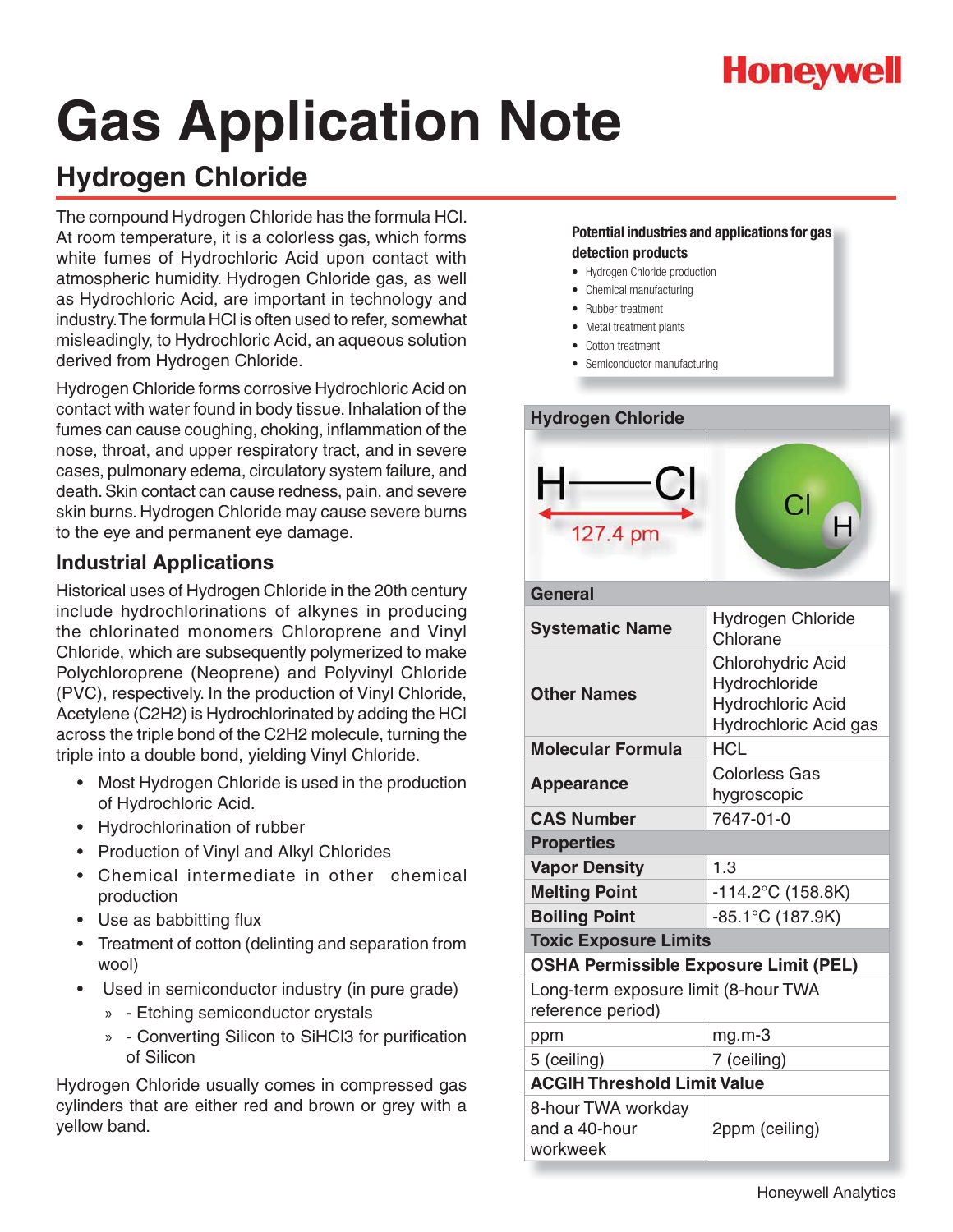## **Honeywell**

# **Gas Application Note**

## **Hydrogen Cyanide**

Hydrogen Cyanide is a chemical compound with chemical formula HCN. A solution of Hydrogen Cyanide in water is called Hydrocyanic Acid. Hydrogen Cyanide is a colorless, very poisonous, and highly volatile liquid that boils slightly above room temperature at 26°C (78.8°F). HCN has a faint, bitter, almond-like odor that some people are unable to detect due to a genetic trait. Hydrogen Cyanide is weakly acidic and partly ionizes in solution to give the Cyanide Anion, CN-. The salts of Hydrogen Cyanide are known as Cyanides. HCN is a highly valuable precursor to many chemical compounds ranging from polymers to pharmaceuticals.

## **Industrial Applications**

Hydrogen Cyanide is an important chemical with over a million tons produced globally each year. Hydrogen Cyanide is manufactured industrially by reacting Methane and Ammonia in air at high temperatures over a platinum catalyst. The resultant product is then used to make a wide range of chemicals for use in paints, plastics and synthetic fibres such as nylon.

Sodium and Potassium Cyanide and other Cyanide salts may be made from Hydrogen Cyanide and these are widely used in metal processing including electroplating and hardening. Large amounts of Sodium Cyanide are used around the World in the extraction of gold and silver from ores.

Hydrogen Cyanide and other Cyanide compounds have also been used as a fumigant to control pests in grain stores.

Hydrogen Cyanide is produced and found throughout the environment at low levels from combustion of organic matter, volcanoes and from the natural processes of some plants, bacteria, algae and fungi.

- Chemical manufacture
- **Grain stores**
- Metal processing factories

| <b>Hydrogen Cyanide</b>                                   |                                                                                                                                   |  |
|-----------------------------------------------------------|-----------------------------------------------------------------------------------------------------------------------------------|--|
| H—C≡N                                                     |                                                                                                                                   |  |
| <b>General</b>                                            |                                                                                                                                   |  |
| <b>Systematic Name</b>                                    | Hydrogen Cyanide                                                                                                                  |  |
| <b>Other Names</b>                                        | <b>Hydrocyanic Acid</b><br><b>Prussic Acid</b><br>Formonitrile<br>Formic Anammonide<br>Carbon Hydride<br><b>Nitride</b><br>Cyclon |  |
| <b>Molecular Formula</b>                                  | <b>HCN</b>                                                                                                                        |  |
| <b>Appearance</b>                                         | Colorless Gas or pale<br>blue highly volatile<br>liquid                                                                           |  |
| <b>CAS Number</b>                                         | 74-90-8                                                                                                                           |  |
| <b>Properties</b>                                         |                                                                                                                                   |  |
| <b>Vapor Density</b>                                      | 0.94                                                                                                                              |  |
| <b>Melting Point</b>                                      | $-13.4$ °C<br>(259.75K, 7.88°F)                                                                                                   |  |
| <b>Boiling Point</b>                                      | $26^{\circ}$ C<br>(299.15 K, 78.8°F)                                                                                              |  |
| <b>Toxic Exposure Limits</b>                              |                                                                                                                                   |  |
| <b>OSHA Permissible Exposure Limit (PEL)</b>              |                                                                                                                                   |  |
| Long-term exposure limit (8-hour TWA<br>reference period) |                                                                                                                                   |  |
| ppm                                                       | mg.m-3                                                                                                                            |  |
| 10                                                        | 11                                                                                                                                |  |
| <b>ACGIH Threshold Limit Value</b>                        |                                                                                                                                   |  |
| 8-hour TWA workday<br>and a 40-hour<br>workweek           | 4.7ppm (ceiling)                                                                                                                  |  |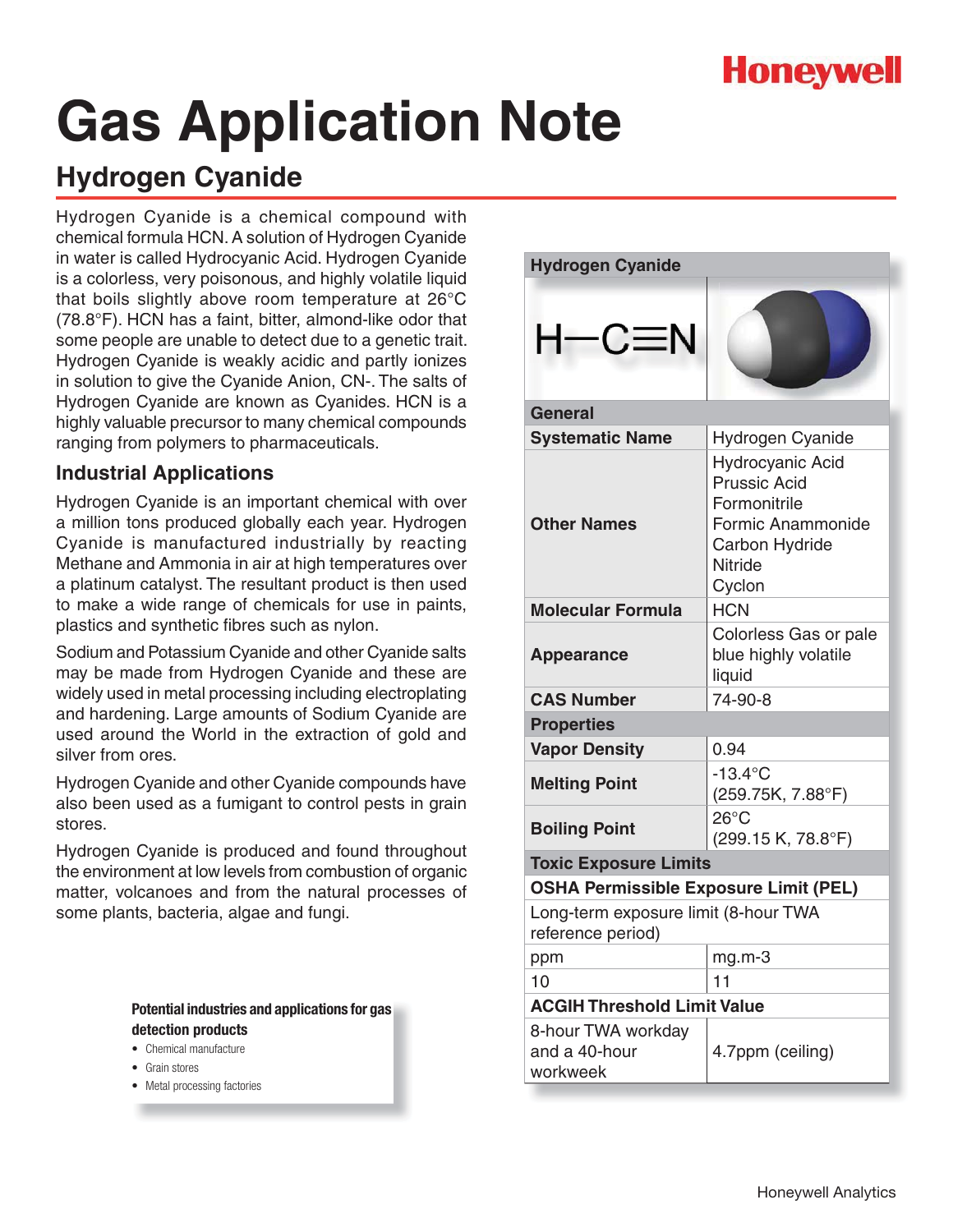

## **Hydrogen Fluoride**

Hydrogen Fluoride is a chemical compound with the formula HF. Together with Hydrofluoric Acid, it is the principal industrial source of Fluorine and hence the precursor to many important compounds including pharmaceuticals and polymers (e.g. Teflon). HF is widely used in the petrochemical industry and a component of many superacids. HF boils just below room temperature whereas the other Hydrogen halides condense at much lower temperatures. Aqueous solutions of HF, called Hydrofluoric Acid, are strongly corrosive.

## **Industrial Applications**

HF is used for fluorinating polymers giving Fluorocarbons, petroleum refining, glassmaking, aluminium manufacturing, titanium pickling, quartz purification, and metal finishing. It is also used to synthesise UF6, which is key to separating uranium isotopes.

Hydrogen Fluoride is used in:

- The glass etching, electronic, and chemical industries
- The production of aluminium
- The production of Chlorofluorocarbons (CFCs)
- Quartz purification
- Separating uranium isotopes, as a catalyst in the petroleum industry
- Titanium and stainless steel pickling

Hydrogen Fluoride is typically marketed in three common forms:

- Anhydrous HF,
- Aqueous 70% HF
- Aqueous 49% HF.

HF is manufactured by the reaction of Calcium Fluoride (fluorspar) and Sulfuric Acid.

HF immediately converts to Hydrofluoric Acid upon contact with moisture, including tissue. Hydrofluoric Acid is highly corrosive and toxic.

- Petroleum refining
- Glassmaking
- Aluminium manufacturing
- Metal finishing



| General                                                   |                                                                                          |  |
|-----------------------------------------------------------|------------------------------------------------------------------------------------------|--|
| <b>Systematic Name</b>                                    | Hydrogen Fluoride                                                                        |  |
| <b>Other Names</b>                                        | <b>Fluoric Acid</b><br>Hydrofluoride<br><b>Hydrofluoric Acid</b><br>Fluorine Monohydride |  |
| <b>Molecular Formula</b>                                  | НF                                                                                       |  |
| <b>Appearance</b>                                         | <b>Colorless Gas</b>                                                                     |  |
| <b>CAS Number</b>                                         | 7664-39-3                                                                                |  |
| <b>Properties</b>                                         |                                                                                          |  |
| <b>Vapor Density</b>                                      | 0.7                                                                                      |  |
| <b>Melting Point</b>                                      | $-84^{\circ}$ C<br>$(190K, 118^{\circ}F)$                                                |  |
| <b>Boiling Point</b>                                      | 19.54°C<br>(293K, 67.2°F)                                                                |  |
| <b>Toxic Exposure Limits</b>                              |                                                                                          |  |
| <b>OSHA Permissible Exposure Limit (PEL)</b>              |                                                                                          |  |
| Long-term exposure limit (8-hour TWA<br>reference period) |                                                                                          |  |
| ppm                                                       | $mg.m-3$                                                                                 |  |
| 3                                                         |                                                                                          |  |
| <b>ACGIH Threshold Limit Value</b>                        |                                                                                          |  |
| 8-hour TWA workday<br>and a 40-hour<br>workweek           | 3ppm (ceiling)                                                                           |  |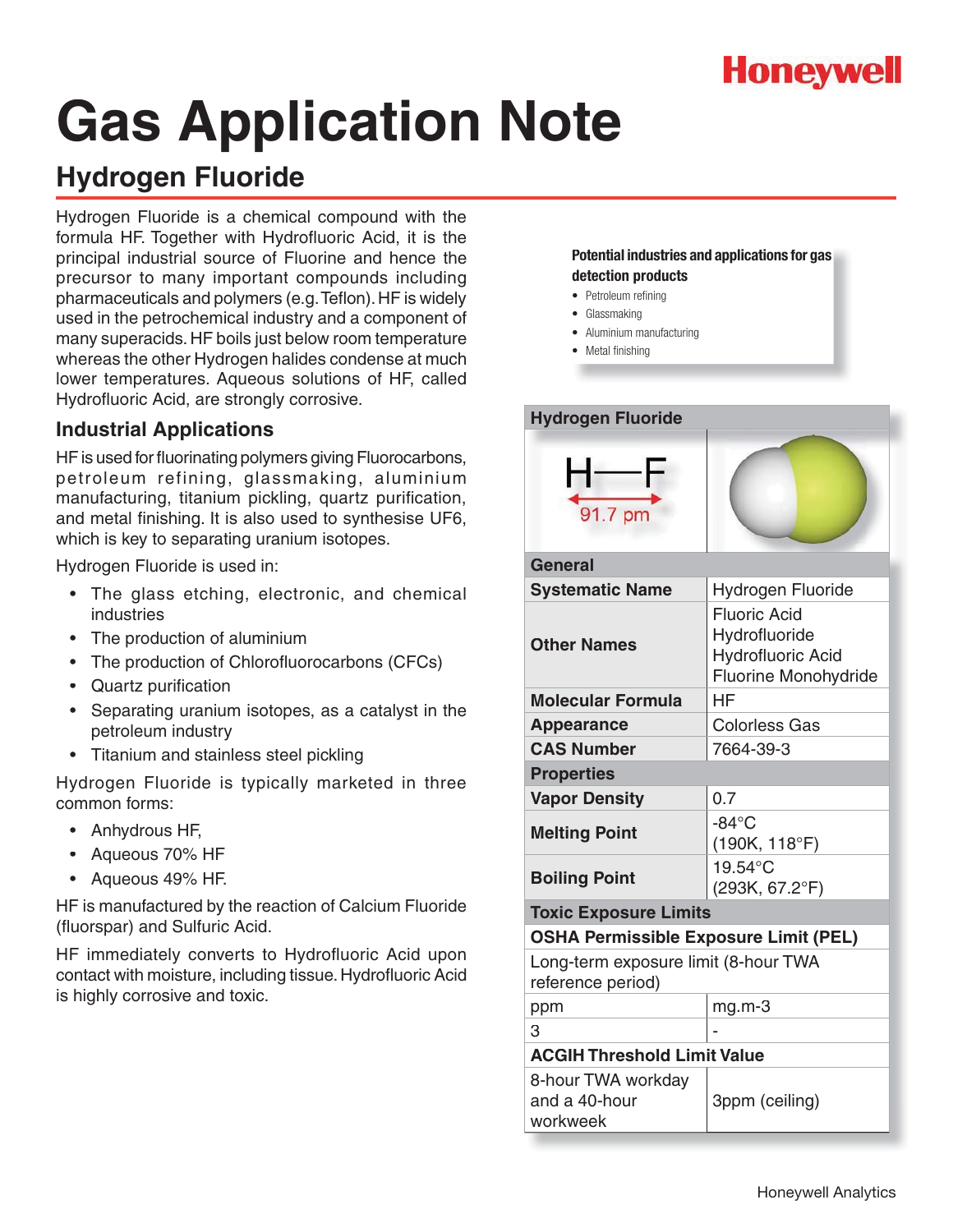# **Honeywell**

# **Gas Application Note**

## **Hydrogen Sulfide**

Hydrogen Sulfide is the chemical compound with the formula  ${\sf H}_{_2}$ S. This colorless, toxic and flammable gas is responsible for the foul odor of rotten eggs and flatulence. It often results from the bacterial break down of organic matter in the absence of Oxygen, such as in swamps, landfill sites and sewers (anaerobic digestion).

It also occurs in volcanic gases, natural gas and some well waters. The odor of  ${\sf H}_{_2}$ S is commonly misattributed to elemental Sulphur, which is in fact odorless.

Hydrogen Sulfide has numerous names, some of which are archaic (see Table).

Hydrogen Sulfide is a highly toxic and flammable gas. Being heavier than air, it tends to accumulate at the bottom of poorly ventilated spaces. Although very pungent at first, it quickly deadens the sense of smell, so potential victims may be unaware of its presence until it is too late.

Hydrogen Sulfide is corrosive and renders some steels brittle, leading to Sulfide stress cracking — a concern especially for handling sour gas and sour crude oil in the oil industry. Generally small amounts of Hydrogen Sulfide (>1%) occur in crude petroleum but natural gas can contain up to 28%.

## **Industrial Applications**

In the nuclear industry, Hydrogen Sulfide is also used in the separation of Deuterium Oxide, i.e. heavy water, from normal water via the Girdler Sulfide process.

For spark ignition engines, the most commonly used catalytic converter is the three-way converter. Unwanted reactions, such as the formation of Hydrogen Sulfide can occur in the three-way catalyst.

|                            |  |  | Potential industries and applications |
|----------------------------|--|--|---------------------------------------|
| for gas detection products |  |  |                                       |

- Drilling rigs and platforms
- Production platforms
- Refineries
- Gas storage and distribution
- Chemical plants
- Wastewater treatment
- Landfill gas
- Nuclear industry (heavy water)
- Engine test facilities
- Confined space entry
- Utilities

| <b>Hydrogen Sulfide</b>                                   |                                                                                                                                                                          |  |
|-----------------------------------------------------------|--------------------------------------------------------------------------------------------------------------------------------------------------------------------------|--|
| 133.6 pm                                                  |                                                                                                                                                                          |  |
| General                                                   |                                                                                                                                                                          |  |
| <b>Systematic Name</b>                                    | Hydrogen Sulfide<br><b>Sulfane</b>                                                                                                                                       |  |
| <b>Other Names</b>                                        | Sulfuretted Hydrogen<br><b>Sulfane</b><br><b>Sulfur Hydride</b><br>Sour Gas<br>Sulfurated Hydrogen<br><b>Hydrosulfuric Acid</b><br><b>Sewer Gas</b><br><b>Stink Damp</b> |  |
| Molecular Formula                                         | $H_{0}S$                                                                                                                                                                 |  |
| <b>Appearance</b>                                         | <b>Colorless Gas</b>                                                                                                                                                     |  |
| <b>CAS Number</b>                                         | 7783-06-4                                                                                                                                                                |  |
| <b>Properties</b>                                         |                                                                                                                                                                          |  |
| <b>Vapor Density</b>                                      | 1.19                                                                                                                                                                     |  |
| <b>Melting Point</b>                                      | $-82.30^{\circ}$ C (190.85K)                                                                                                                                             |  |
| <b>Boiling Point</b>                                      | $-60.28$ °C (212.87K)                                                                                                                                                    |  |
| <b>Toxic Exposure Limits</b>                              |                                                                                                                                                                          |  |
| <b>OSHA Permissible Exposure Limit (PEL)</b>              |                                                                                                                                                                          |  |
| Long-term exposure limit (8-hour TWA<br>reference period) |                                                                                                                                                                          |  |
| ppm                                                       | mg.m-3                                                                                                                                                                   |  |
| 20 (ceiling)                                              |                                                                                                                                                                          |  |
| <b>ACGIH Threshold Limit Value</b>                        |                                                                                                                                                                          |  |
| 8-hour TWA workday<br>and a 40-hour<br>workweek           | 10ppm                                                                                                                                                                    |  |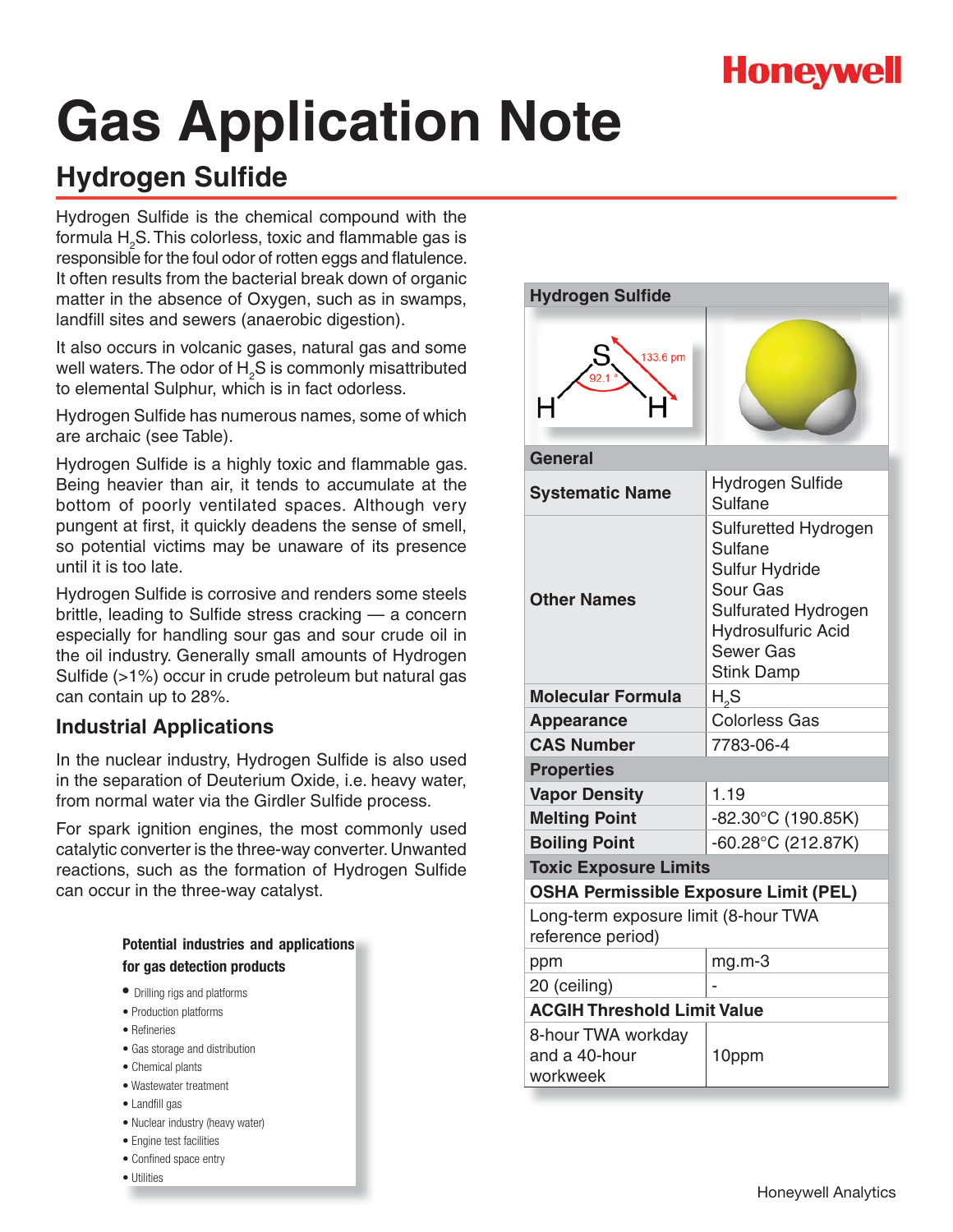

## **Nitrogen Dioxide**

Nitrogen Dioxide is the chemical compound  $NO<sub>2</sub>$ . It is one of the several Nitrogen Oxides. This reddish-brown gas has a characteristic sharp, biting odor. NO<sub>2</sub> is one of the most prominent air pollutants and a poison by inhalation.

Nitrogen Dioxide is toxic by inhalation. Symptoms of poisoning (lung edema) tend to appear several hours after one has inhaled a low but potentially fatal dose. Also, low concentrations (4ppm) will anesthetize the nose, thus creating a potential for overexposure.

Long-term exposure to  $NO<sub>2</sub>$  at concentrations above 40-100µg/m<sup>3</sup> causes adverse health effects.

## **Industrial Applications**

The most important source of NO $_2^{}$  is internal combustion engines, which emit Nitrogen Oxides near people. A major industrial source is pulp mills.

- Pulp and paper mills
- Engine test facilities
- Truck loading bays
- Tunnels
- Parking Garages

| <b>Nitrogen Dioxide</b>                                   |                      |  |
|-----------------------------------------------------------|----------------------|--|
| 119.7 pm                                                  |                      |  |
| <b>General</b>                                            |                      |  |
| <b>Systematic Name</b>                                    | Nitrogen Dioxide     |  |
| <b>Molecular Formula</b>                                  | NO,                  |  |
| <b>Appearance</b>                                         | <b>Brown Gas</b>     |  |
| <b>CAS Number</b>                                         | 10102-44-0           |  |
| <b>Properties</b>                                         |                      |  |
| <b>Vapor Density</b>                                      | 1.58                 |  |
| <b>Melting Point</b>                                      | $-11.2$ °C (261.95K) |  |
| <b>Boiling Point</b>                                      | 21.1°C (293.25K)     |  |
| <b>Toxic Exposure Limits</b>                              |                      |  |
| <b>OSHA Permissible Exposure Limit (PEL)</b>              |                      |  |
| Long-term exposure limit (8-hour TWA<br>reference period) |                      |  |
| ppm                                                       | $mg.m-3$             |  |
| 5 (ceiling)                                               | 9 (ceiling)          |  |
| <b>ACGIH Threshold Limit Value</b>                        |                      |  |
| 8-hour TWA workday<br>and a 40-hour<br>workweek           | 3ppm                 |  |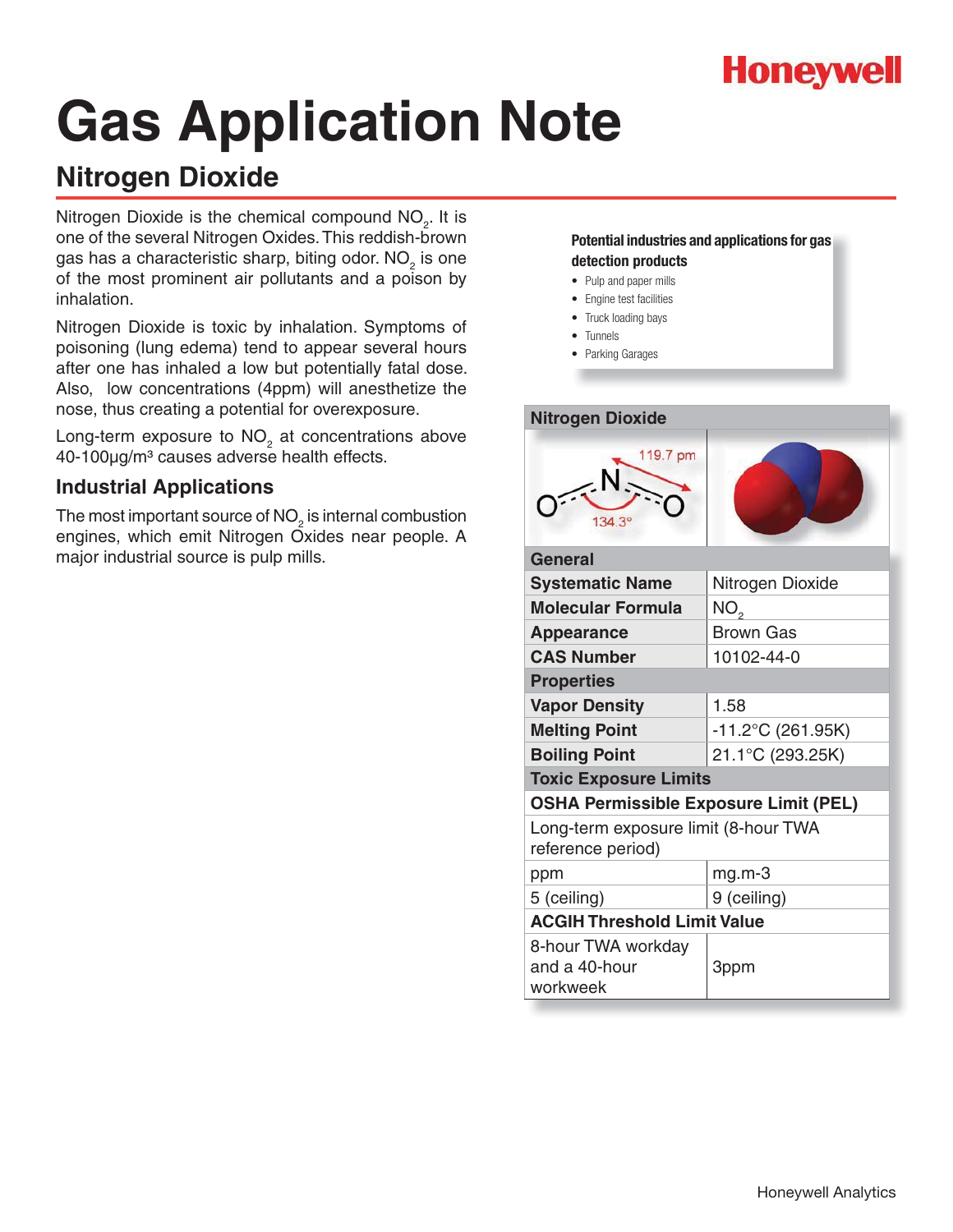

## **Nitric Oxide**

Nitric Oxide is a chemical compound with chemical formula NO. This gas is an important signaling molecule in the body of mammals including humans and is an extremely important intermediate in the chemical industry. It is also a toxic air pollutant produced by automobile engines and power plants.

Nitric Oxide (NO) should not be confused with Nitrous Oxide (N<sub>2</sub>O), a general anaesthetic, or with Nitrogen Dioxide (NO<sub>2</sub>) which is another poisonous air pollutant.

The Nitric Oxide molecule is a free radical, which is relevant to understanding its high reactivity. It reacts with the Oxygen in air to form Nitrogen Dioxide, signalled by the appearance of the reddish-brown color.

Nitric Oxide in the air may convert to Nitric Acid, which has been implicated in acid rain. Furthermore, both NO and NO<sub>2</sub> participate in Ozone layer depletion.

## **Industrial Applications**

Although Nitric Oxide has relatively few direct uses, it is produced on a massive scale as an intermediate in the Ostwald process for the synthesis of Nitric Acid from Ammonia.

In 2005, the US alone produced 6 million metric tons of Nitric Acid. It finds use in the semiconductor industry for various processes. In one of its applications it is used along with Nitrous Oxide to form Oxynitride gates in CMOS devices.

- Nitric Acid production
- Semiconductor manufacture

| <b>Nitric Oxide</b>                                       |                             |  |
|-----------------------------------------------------------|-----------------------------|--|
| <u>N ------</u><br>115 pm                                 |                             |  |
| General                                                   |                             |  |
| <b>Systematic Name</b>                                    | <b>Nitric Oxide</b>         |  |
| <b>Molecular Formula</b>                                  | <b>NO</b>                   |  |
| <b>Appearance</b>                                         | <b>Colorless Gas</b>        |  |
| <b>CAS Number</b>                                         | 10102-43-9                  |  |
| <b>Properties</b>                                         |                             |  |
| <b>Vapor Density</b>                                      | 1.04                        |  |
| <b>Melting Point</b>                                      | $-163.6^{\circ}$ C (109.6K) |  |
| <b>Boiling Point</b>                                      | $-151.7^{\circ}$ C (121.4K) |  |
| <b>Toxic Exposure Limits</b>                              |                             |  |
| <b>OSHA Permissible Exposure Limit (PEL)</b>              |                             |  |
| Long-term exposure limit (8-hour TWA<br>reference period) |                             |  |
| ppm                                                       | $mg.m-3$                    |  |
| 25                                                        | 30                          |  |
| <b>ACGIH Threshold Limit Value</b>                        |                             |  |
| 8-hour TWA workday<br>and a 40-hour<br>workweek           | 25ppm                       |  |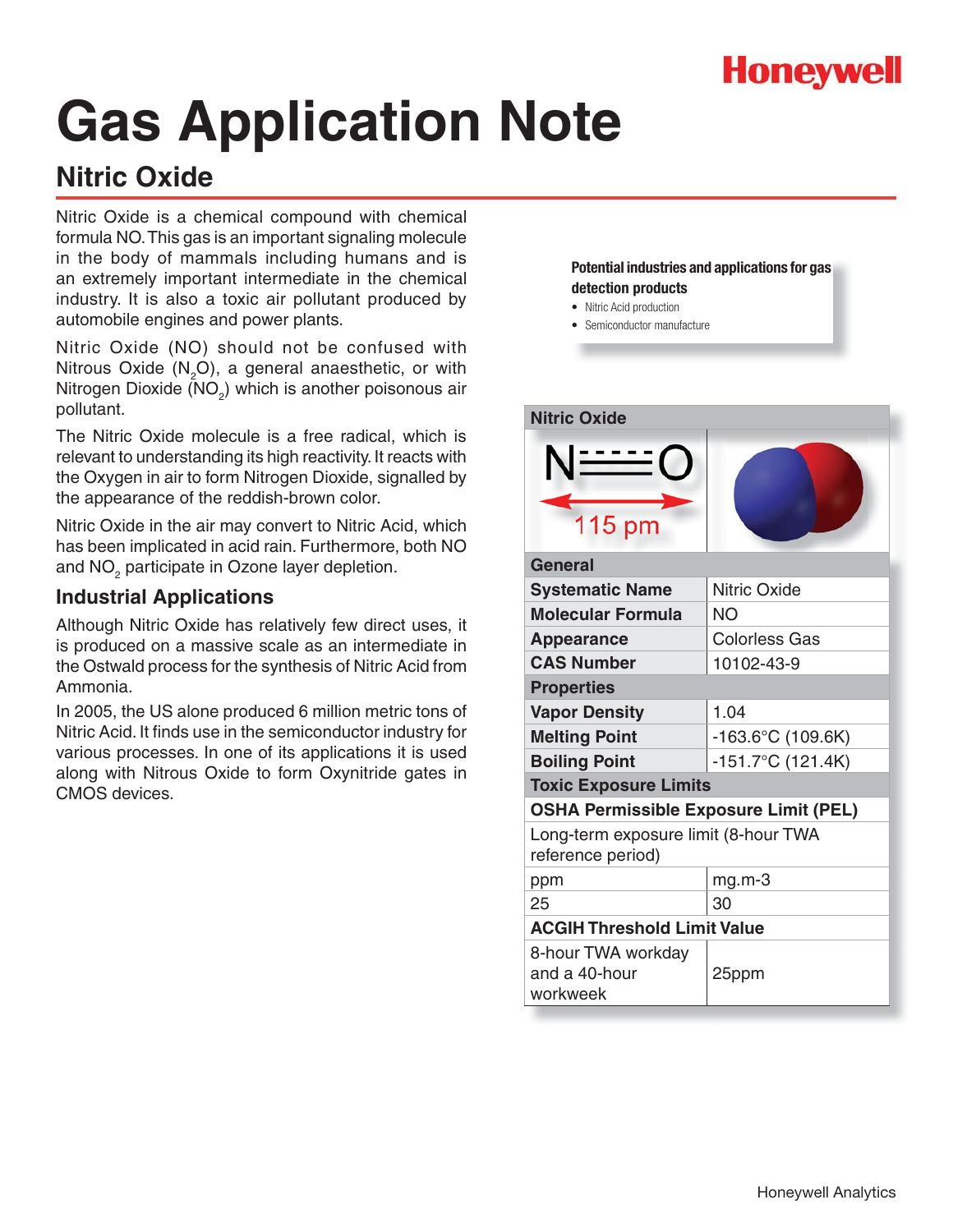

## **Ozone**

Ozone  $(O_3)$  is a triatomic molecule, consisting of three Oxygen atoms. It is an allotrope of Oxygen that is much less stable than the diatomic species  $O<sub>2</sub>$ . Ground-level Ozone is an air pollutant with harmful effects on the respiratory systems of animals. Ozone in the upper atmosphere filters potentially damaging ultraviolet light from reaching the Earth's surface. It is present in low concentrations throughout the Earth's atmosphere. It has many industrial and consumer applications.

## **Industrial Applications**

Many hospitals use large Ozone generators to decontaminate operating rooms between surgeries. The rooms are cleaned and then sealed airtight before being filled with Ozone which effectively kills or neutralizes all remaining bacteria.

Ozone can be used for bleaching substances and for killing microorganisms in air and water sources. Many municipal drinking water systems kill bacteria with Ozone instead of the more common Chlorine. Ozone has a very high oxidation potential. Ozone does not form Organochlorine compounds, but it also does not remain in the water after treatment, so some systems introduce a small amount of Chlorine to prevent bacterial growth in the pipes, or may use Chlorine intermittently, based on results of periodic testing.

Where electrical power is abundant, Ozone is a costeffective method of treating water, as it is produced on demand and does not require transportation and storage of hazardous chemicals. Once it has decayed, it leaves no taste or odor in drinking water.

Industrially, Ozone or Ozonated water is used to:

- Disinfect laundry in hospitals, food factories, care homes etc
- Disinfect water before it is bottled
- Deodorize air and objects, such as after a fire extensively used in fabric restoration
- Kill bacteria on food or contact surfaces
- s Sanitize swimming pools and spas
- Scrub yeast and mold spores from the air in food processing plants
- Wash fresh fruits and vegetables to kill yeast, mold and bacteria
- Chemically attack contaminants in water: Iron, Arsenic, Hydrogen Sulfide, Nitrites, and complex organics lumped together as "color"
- Manufacture chemical compounds via chemical synthesis
- Assist in processing plastics to allow adhesion of inks
- Clean hospital operating rooms where air needs to be sterile
- Eradicate waterborne parasites such as Giardia and Cryptosporidium in surface water treatment plants. This process is known as Ozonation.

- Hospital sterilization
- Water disinfection / cleaning
- Deodorization of fabrics
- Sanitizing swimming pools
- Cleaning air in food processing plants
- Chemical manufacture

| <b>Ozone</b>                                              |                           |  |
|-----------------------------------------------------------|---------------------------|--|
| 1.278 Å<br>$\overline{\phantom{a}}$                       |                           |  |
| <b>General</b>                                            |                           |  |
| <b>Systematic Name</b>                                    | Trioxygen                 |  |
| <b>Molecular Formula</b>                                  | $O_{3}$                   |  |
| <b>Appearance</b>                                         | <b>Bluish colored Gas</b> |  |
| <b>CAS Number</b>                                         | 10028-15-6                |  |
| <b>Properties</b>                                         |                           |  |
| <b>Vapor Density</b>                                      | 1.6                       |  |
| <b>Melting Point</b>                                      | $-526.5^{\circ}$ C        |  |
| <b>Boiling Point</b>                                      | $-111.9^{\circ}$ C        |  |
| <b>Toxic Exposure Limits</b>                              |                           |  |
| <b>OSHA Permissible Exposure Limit (PEL)</b>              |                           |  |
| Long-term exposure limit (8-hour TWA<br>reference period) |                           |  |
| ppm                                                       | $mg.m-3$                  |  |
| 0.1                                                       | 0.2                       |  |
| <b>ACGIH Threshold Limit Value</b>                        |                           |  |
| 8-hour TWA workday<br>and a 40-hour<br>workweek           | 100ppb                    |  |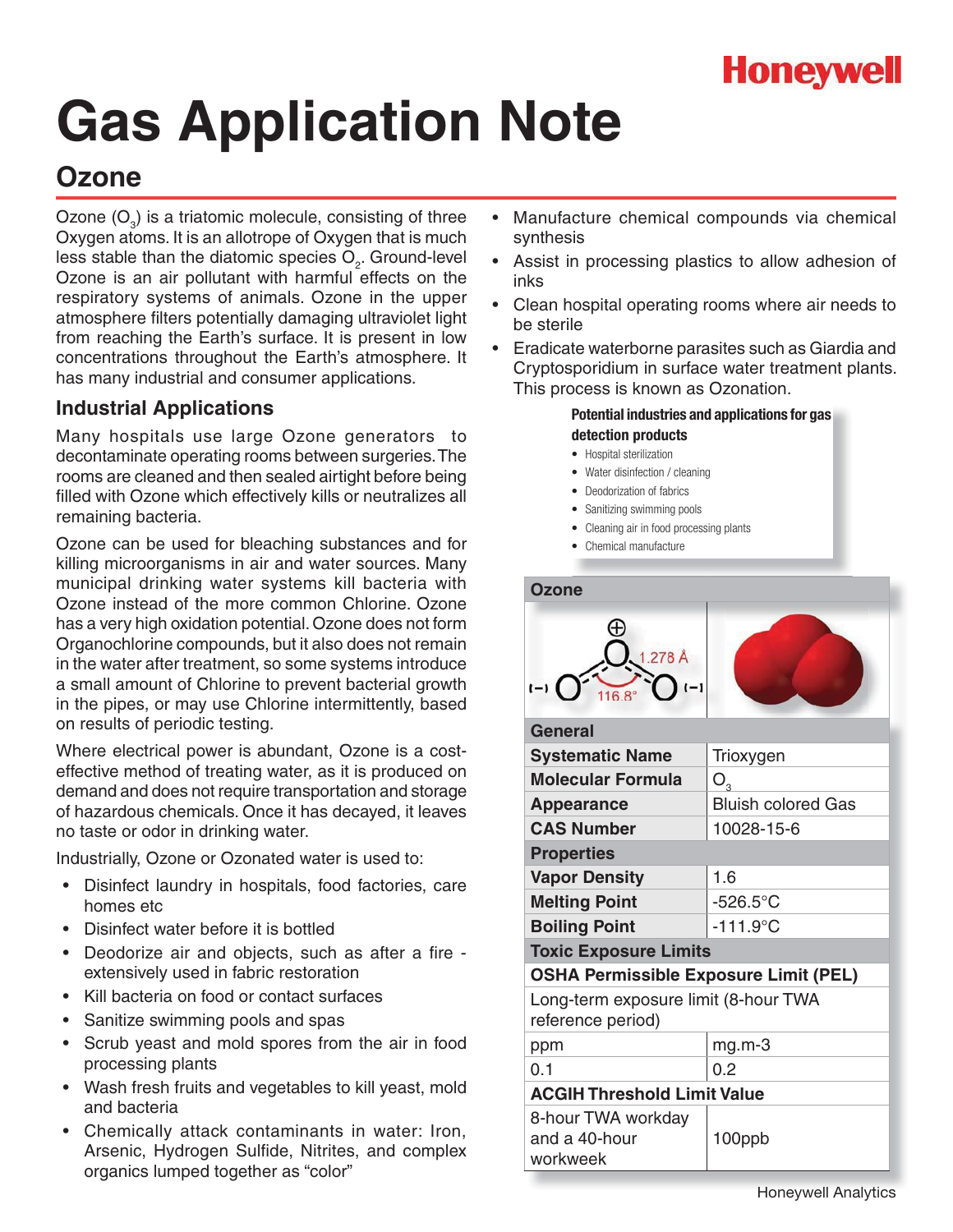

## **Phosphine**

Phosphine is the common name for Phosphorus Hydride  $(\text{PH}_3)$ , also known by the IUPAC name Phosphane and, occasionally, Phosphamine. It is a colorless, flammable gas with a boiling point of -88°C at standard pressure. Pure Phosphine is odorless, but "technical grade" Phosphine has a highly unpleasant odor like garlic or rotting fish, due to the presence of substituted Phosphine and Diphosphine ( $\mathsf{P}_2\mathsf{H}_4$ ). Phosphines are also a group of substituted Phosphines, with the structure R3P, where other functional groups replace Hydrogens. They are important in catalysts where they complex to various metal ions; a chiral metal Phosphine complex can catalyse a reaction to give chiral products.

### **Industrial Applications**

Phosphine is highly toxic; it can easily kill in relatively low concentrations. Because of this, the gas is used for pest control by fumigation. For farm use, it is often sold in the form of Aluminium Phosphide, Calcium Phosphide, or Zinc Phosphide pellets, which yield Phosphine on contact with atmospheric water or rodents' stomach acid. These pellets also contain other chemicals which evolve Ammonia which helps to reduce the potential for spontaneous ignition or explosion of the Phosphine gas. They may also contain other agents, such as Methanethiol, to give the gas a detectable garlic smell to help warn against its presence in the atmosphere.

Phosphine is also used as a dopant in the semiconductor industry, and a precursor for the deposition of compound semiconductors. Recently high purity Tertiary Butyl Phosphine (TBP) has been developed as a less hazardous liquid alternative to highly toxic Phosphine gas, for application in Metalorganic Vapor Phase Epitaxy (MOVPE) of III-V compound semiconductors.

Phosphine is highly toxic to organisms undergoing oxidative respiration, but is non toxic to organisms kept under low Oxygen (<1%) or that can anaerobically respire (i.e. ferment). Because of these characteristics, Phosphine is widely used as a fumigant of metabolically dormant stored products such as grain. The toxicity of Phosphine kills insect pests that might infest the grain, but does not affect the viability of the dormant grain.

Because continued use of the previously widely used fumigant Methyl Bromide has been banned under the Montreal Protocol, Phosphine is the only widely used, cost effective, rapidly acting fumigant that does not leave residues on the stored product.

- Semiconductor manufacturing
- Fumigation for pest control
- Production of pest control pellets
- Fumigation of metabolically stored products (e.g. grain)

| <b>Phosphine</b>                                          |                                                                            |  |
|-----------------------------------------------------------|----------------------------------------------------------------------------|--|
| $1.42 \text{ Å}$                                          |                                                                            |  |
| <b>General</b>                                            |                                                                            |  |
| <b>Systematic Name</b>                                    | Phosphane                                                                  |  |
| <b>Other Names</b>                                        | Phosphine<br>Phosphamine<br>Phosphorus Hydride<br>Phosphorated<br>Hydrogen |  |
| <b>Molecular Formula</b>                                  | PH.                                                                        |  |
| <b>Appearance</b>                                         | <b>Colorless Gas</b>                                                       |  |
| <b>CAS Number</b>                                         | 7803-51-2                                                                  |  |
| <b>Properties</b>                                         |                                                                            |  |
| <b>Vapor Density</b>                                      | 1.17                                                                       |  |
| <b>Melting Point</b>                                      | $-134$ °C                                                                  |  |
| <b>Boiling Point</b>                                      | $-87.8$ °C                                                                 |  |
| <b>Toxic Exposure Limits</b>                              |                                                                            |  |
| <b>OSHA Permissible Exposure Limit (PEL)</b>              |                                                                            |  |
| Long-term exposure limit (8-hour TWA<br>reference period) |                                                                            |  |
| ppm                                                       | $mg.m-3$                                                                   |  |
| 0.3                                                       | 0.4                                                                        |  |
| <b>ACGIH Threshold Limit Value</b>                        |                                                                            |  |
| 8-hour TWA workday<br>and a 40-hour<br>workweek           | 300ppb                                                                     |  |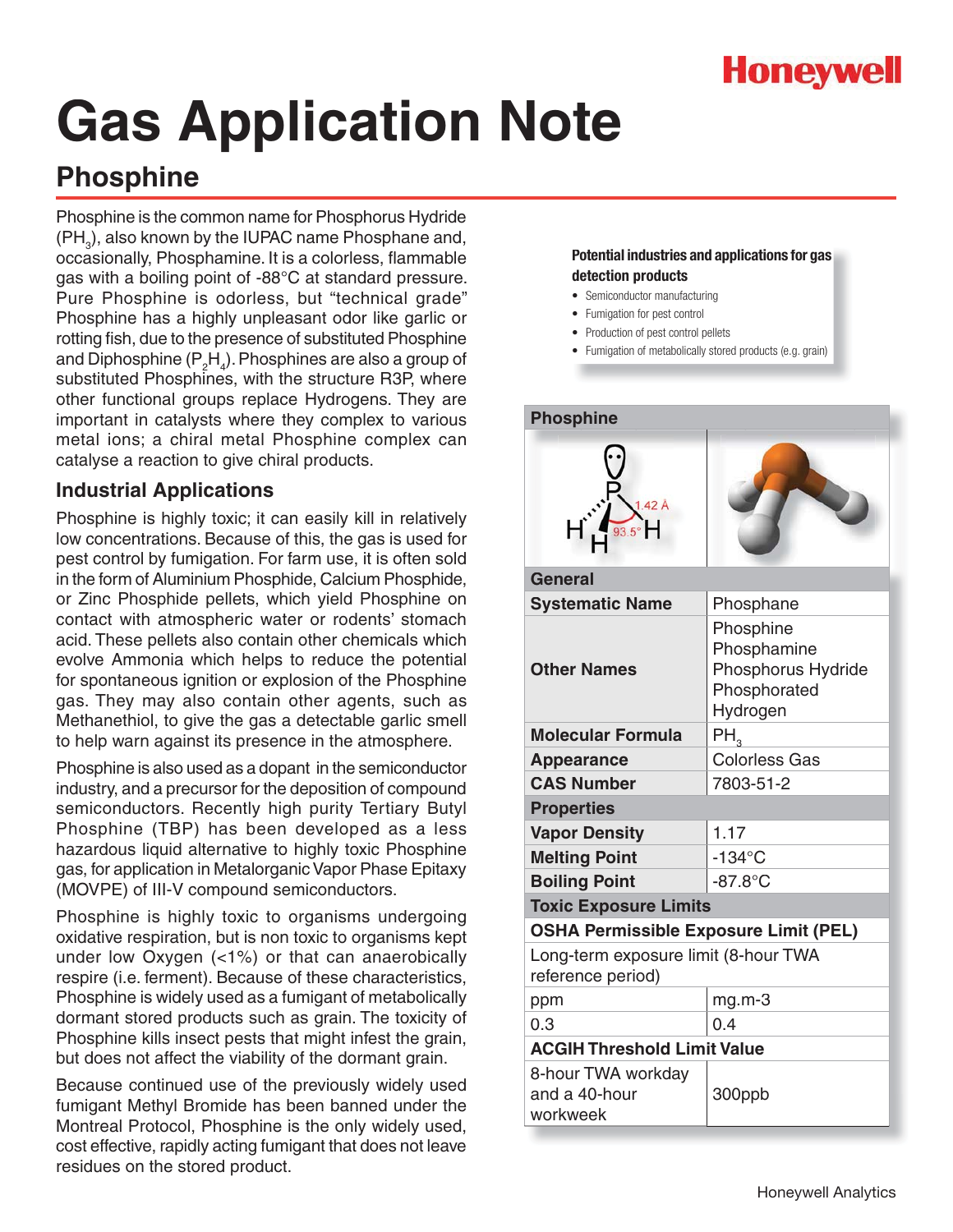

## **Sulfur Dioxide**

Sulfur Dioxide is the chemical compound with the formula SO $_{\textrm{\tiny{2}}}$ . This important gas is the main product from the combustion of Sulfur compounds and is of significant environmental concern.  $SO<sub>2</sub>$  is often described as the "smell of burning Sulfur" but is not responsible for the smell of rotten eggs.

SO<sub>2</sub> is produced by volcanoes and in various industrial processes. Since coal and petroleum contain various amounts of Sulfur compounds, their combustion generates Sulfur Dioxide. Further oxidation of SO<sub>2</sub>, usually in the presence of a catalyst such as  $\mathsf{NO}_2^{},$  forms  ${\sf H_2SO}_4$ , and thus acid rain.

### **Industrial Applications**

Sulfur Dioxide is sometimes used as a preservative (E number: E220) in alcoholic drinks, or dried apricots and other dried fruits due to its antimicrobial properties. The preservative is used to maintain the appearance of the fruit rather than prevent rotting. This can give fruit a distinctive chemical taste.

Sulfur Dioxide is also a good reductant. In the presence of water, Sulfur Dioxide is able to decolorize substances that can be reduced by it; thus making it a useful reducing bleach for papers and delicate materials such as clothes.

Approximately 300,000 tons are used each year to manufacture Hydrosulphites and other Sulfur-containing chemicals. Sulfur Dioxide is also used to make Sulfuric Acid, being converted to Sulfur Trioxide, and then to Oleum, which is made into Sulfuric Acid.

Sulfur Dioxide is a very important element in winemaking, and is designated as parts per million in wine. It acts as an antibiotic and antioxidant, protecting wine from spoilage organisms, bacteria, and oxidation, and also helps to keep volatile acidity at desirable levels. Sulfur Dioxide is responsible for the words "contains Sulfates" found on wine labels. Wines with SO<sub>2</sub> concentrations below 10ppm do not require "contains Sulfites" on the label by US and EU laws. The upper limit of SO<sub>2</sub> allowed in wine is 350ppm in US, in the EU is 160ppm for red wines and 210ppm for white and rosé wines. In low concentrations SO<sub>2</sub> is mostly undetected in wine, but at over 50ppm,  $SO<sub>2</sub>$  becomes evident in the nose and taste of wine.

 $SO<sub>2</sub>$  is also a very important element in winery sanitation. Wineries and equipment must be kept very clean, and because bleach cannot be used in a winery, a mixture

of SO $_{\textrm{\tiny{\it 2}}}$ , water, and citric acid is commonly used to clean hoses, tanks, and other equipment to keep it clean and free of bacteria.

- Chemical manufacture
- Water and wastewater treatment
- Dried food / alcohol preservative
- Pulp and paper bleaching
- Textile bleaching
- Winemaking
- Production of Sulfuric Acid

| <b>Sulfur Dioxide</b>                                     |                                                                  |
|-----------------------------------------------------------|------------------------------------------------------------------|
| 143.1 pm                                                  |                                                                  |
| General                                                   |                                                                  |
| <b>Systematic Name</b>                                    | <b>Sulfur Dioxide</b>                                            |
| <b>Other Names</b>                                        | <b>Sulfur Dioxide</b><br>Sulfur(IV) Oxide<br>Sulfurous Anhydride |
| <b>Molecular Formula</b>                                  | $SO_{\scriptscriptstyle{\alpha}}$                                |
| <b>Appearance</b>                                         | <b>Colorless Gas</b>                                             |
| <b>CAS Number</b>                                         | 7446-09-5                                                        |
| <b>Properties</b>                                         |                                                                  |
| <b>Vapor Density</b>                                      | 2.26                                                             |
| <b>Melting Point</b>                                      | -72.4°C (200.75K)                                                |
| <b>Boiling Point</b>                                      | $-10^{\circ}$ C (263K)                                           |
| <b>Toxic Exposure Limits</b>                              |                                                                  |
| <b>OSHA Permissible Exposure Limit (PEL)</b>              |                                                                  |
| Long-term exposure limit (8-hour TWA<br>reference period) |                                                                  |
| ppm                                                       | $mg.m-3$                                                         |
| 5                                                         | 13                                                               |
| <b>ACGIH Threshold Limit Value</b>                        |                                                                  |
| 8-hour TWA workday<br>and a 40-hour<br>workweek           | 2ppm                                                             |